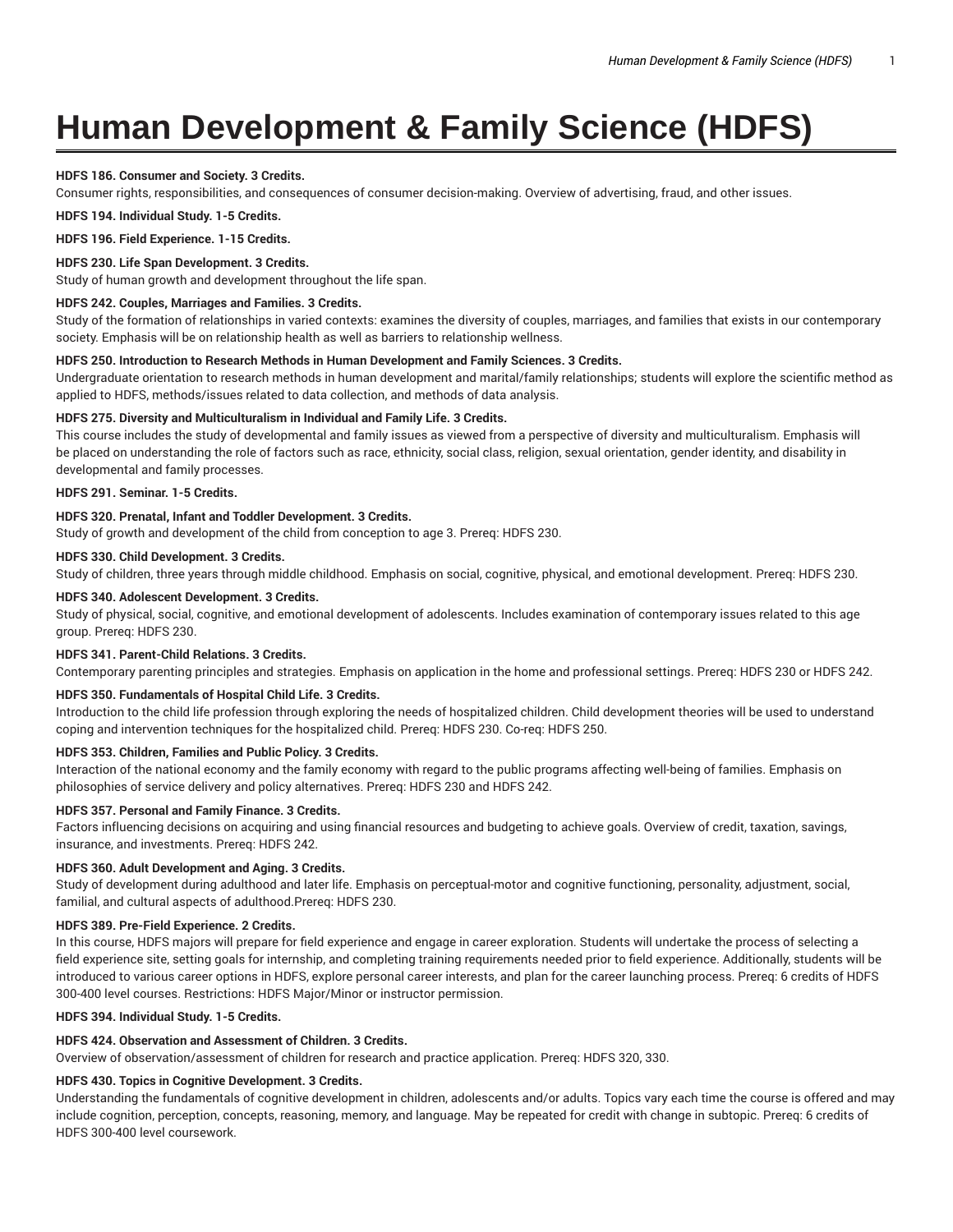## **HDFS 435. Topics in Socioemotional Development. 3 Credits.**

Understanding the fundamentals of socio-emotional development in children, adolescents and/or adults. Topics vary each time the course is offered and may include temperament, peer relations, moral development, emotional development, gender development, or development of self-concept. May be repeated for credit with change in subtopic. Prereq:6 credits of HDFS 300-400 level coursework.

## **HDFS 445. Topics in Family Science: (sub-topic). 3 Credits.**

Advanced study of specific topic areas in Family Science. Topics vary each time the course is offered and may include mate selection, divorce, stepfamilies, poverty, etc. May be repeated for credit with change in subtopic. Prereq: 6 credits of HDFS 300-400 level coursework and students must be a major with junior or senior standing in HDFS, WGS or FACS.

#### **HDFS 448. Issues In Sexuality. 3 Credits.**

Study of personal, interpersonal, and societal meanings of human sexuality. Decision making relevant to sexual behavior. Prereq: HDFS 230 and HDFS 242 and HDFS 250 and junior or senior standing.

#### **HDFS 462. Methods of Family Life Education. 3 Credits.**

Introduces students to the study of various family issues including crisis, stress, diversity and change and the role of family life education as a method of preventing or mediating family distress. Prereq: 6 credits of HDFS 300-400 level coursework. Restrictions: Junior or Senior standing; HDFS, FACS or WGS majors or minors only.

#### **HDFS 468. Families and Work. 3 Credits.**

Issues, opportunities and problems related to the interface of work and family. Topics include household division of labor, trends in the labor market, and work-family policy. Prereq: HDFS 242 and HDFS 250 and junior or senior standing. {Also offered for graduate credit - see HDFS 668.}.

#### **HDFS 477. Financial Counseling. 3 Credits.**

Advanced analysis of family financial issues. Evaluation of alternative financial programs. Prereq: HDFS 357 and 3 credits of HDFS 300-level coursework. {Also offered for graduate credit - see HDFS 677.}.

## **HDFS 480. Community Resources of Later Life. 3 Credits.**

This course will expose students to the various policies and programs focused on providing services to older adults. Additionally, this course will emphasize the theoretical knowledge that underscores an understanding of the social and psychological dynamics of help seeking behavior in later life. Prereq: HDFS 230 and HDFS 250 and junior or senior standing.

## **HDFS 482. Family Dynamics of Aging. 3 Credits.**

Examination of issues related to family life in the later years from the perspectives of aging individuals and their families. Prereq: HDFS 242 and HDFS 250 and junior or senior standing. {Also offered for graduate credit - see HDFS 682.}.

## **HDFS 483. Developmentally Appropriate Practices from Birth Through Adolescence. 3 Credits.**

This course will provide guidance in planning, implementing, and evaluating developmentally appropriate activities and programming from birth through adolescence including infancy, preschool-age, childhood, and adolescence A strong emphasis on careers from birth through adolescence in child development and family science will be incorporated into this course. Prereq: HDFS 320, HDFS 330 and HDFS 340.

**HDFS 491. Seminar. 1-5 Credits.**

**HDFS 494. Individual Study. 1-5 Credits.**

#### **HDFS 496. Field Experience. 1-15 Credits.**

**HDFS 499. Special Topics. 1-5 Credits.**

## **HDFS 677. Financial Counseling. 3 Credits.**

Advanced analysis of family financial issues. Evaluation of alternative financial programs. {Also offered for undergraduate credit - see HDFS 477.}.

## **HDFS 682. Family Dynamics of Aging. 3 Credits.**

Examination of issues related to family life in the later years from the perspectives of the elderly and the family. Prereq: 6 credits social science. {Also offered for undergraduate credit - see HDFS 482.}.

#### **HDFS 696. Special Topics. 1-5 Credits.**

## **HDFS 705. Quantitative Methods in Developmental Science. 4 Credits.**

This course is an introduction to research methods and quantitative analyses commonly used in developmental science. Special emphasis will be placed on the unique methodological features associated with the field. Prereq: Graduate standing in HDFS or Developmental Science.

#### **HDFS 710. Foundations of Youth Development. 1 Credit.**

This course will examine the fundamentals of youth development and the youth development profession. Through this introduction to the field, students will explore the ethical, professional, and historical elements of youth development as it has evolved toward professionalization.

#### **HDFS 711. Youth Development. 3 Credits.**

An introduction to theory and research in positive youth development. The course emphasizes how the developmental tasks of this life stage are influenced by (and influence) family and home, school, peers, and other contextual forces. The course will help students recognize and become familiar with the major issues and transitions of adolescents.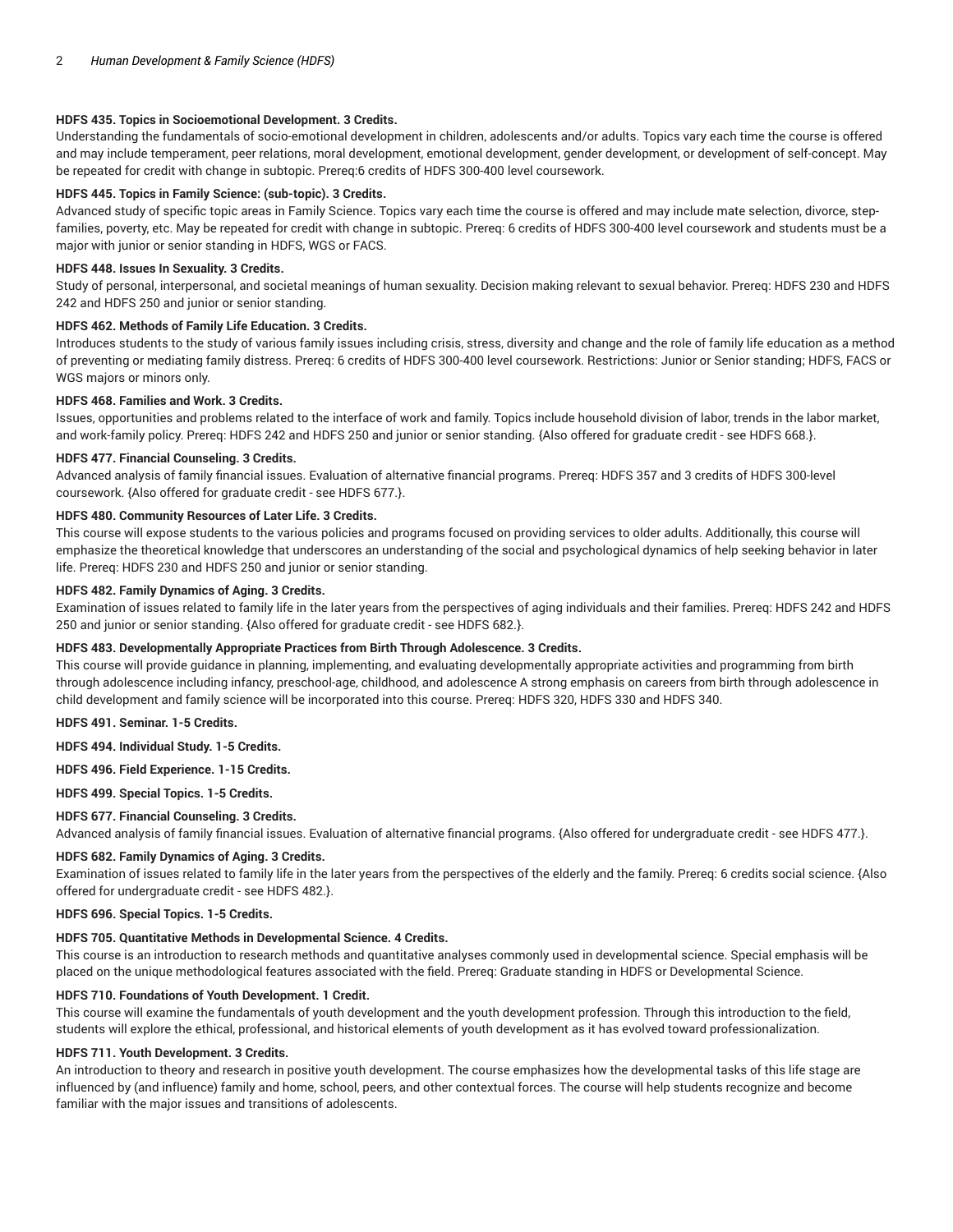## **HDFS 712. Community Youth Development. 3 Credits.**

Focuses upon community youth development from a strength-based approach. This approach is a holistic and dynamic understanding of youth and communities encompassing both individual development (i.e. positive youth development) and adolescents' interrelationships with their environments. Emphasis is placed upon research, theory, and practice.

#### **HDFS 713. Adolescents and Their Families. 3 Credits.**

This course explores adolescent development in the context of the family. The bi-directional influences between adolescents and their families will be examined. Implications for professionals working with youth and families will be explored and highlighted.

#### **HDFS 714. Contemporary Youth Issues. 3 Credits.**

This course presents issues faced by youth today and associated risk and resiliency factors. A different topic is presented each year. Past topics have included Youth Violence, Youth and Appearance, and Volunteerism. The course may be taken more than once, as long as the topic areas are different each time.

#### **HDFS 715. Youth in Cultural Contexts. 3 Credits.**

This course will examine the cultural contexts that affect youth from within and outside the family. Students will be encouraged to think critically about society and culture, gain further knowledge of how ethnic groups fit historically into society, and examine how history has shaped the current cultural climate of the U.S.

## **HDFS 716. Youth Professionals as Consumers of Research. 3 Credits.**

Students will learn the basics of quantitative and qualitative research approaches that will enable them to understand, evaluate, and critique research articles. Students will be able to judge the validity and usefulness of research articles in order to guide their educational or therapeutic interventions or public policy decisions.

#### **HDFS 717. Program Design, Implementation and Evaluation. 3 Credits.**

Focuses on hands-on tools for conducting strategic planning, designing program logic model, and evaluating the performance of programs for youth and families. Students will develop knowledge through participating in a community-based project involving the practical application of program design and evaluation methods.

#### **HDFS 718. Administration and Program Management. 3 Credits.**

This course introduces students to the development, administration and management of youth-serving organizations.

## **HDFS 719. Youth Policy. 3 Credits.**

This course examines federal and state policies that impact the developmental opportunities for youth. A guiding question that will be used to evaluate these existing (and prospective) policies is whether they contribute to, or act as barriers to desired developmental outcomes.

## **HDFS 720. Basic Grant Development and Management. 1 Credit.**

This course introduces students to the grant development and management process. Restricted to HDFS MS or PhD program students only.

#### **HDFS 721. Adult Development and Aging. 3 Credits.**

Study of development during adulthood and later life. Emphasis on perceptual-motor and cognitive functioning, personality, adjustment, social, familial, and cultural aspects of adulthood.

## **HDFS 722. Methods and Theories in Gerontology. 3 Credits.**

Study of theories and methods (quantitative and qualitative) in Gerontology.

## **HDFS 723. Perspectives in Gerontology. 3 Credits.**

Examination of current research, theories and controversies within the field of gerontology.

#### **HDFS 729. Professional Seminar in Gerontology. 3 Credits.**

Integrative experience for gerontology students; designed to be taken near the end of the degree program.

#### **HDFS 740. Theories & Research in Family Financial Planning I. 3 Credits.**

Introduction to the social science of family financial planning: Theories of family functioning, microeconomic theory related to family resource allocation decisions, the family as an economic unit, and interaction of the family and the economy.

## **HDFS 741. Theories & Research in Family Financial Planning II. 3 Credits.**

Macroeconomic theory as it relates to family resource allocation decisions, theories of household behavior, lifecycle hypothesis, behavioral economics, behavioral finance, theories of behavioral change, and psychological theories of family well-being. Focus on empirical research investigating household financial decision-making. Prereq: HDFS 740.

## **HDFS 750. Culture and Aging: Global and Multicultural Perspectives. 3 Credits.**

Using a cross-cultural perspective, this course explores the developmental processes of aging in various social and cultural contexts, both within the U.S. and across the globe. Focus will be specifically on how culture influences the processes and experience of aging as well as well-being during latelife.

#### **HDFS 760. Aging Policy. 3 Credits.**

Formation, implementation and impact of policies that affect the well-being of the elderly in the United States.

## **HDFS 761. Applications in Gerontology. 3 Credits.**

Study of the applications of gerontology research and theory. The course will provide an overview of programs, methods and evaluations of services for older adults.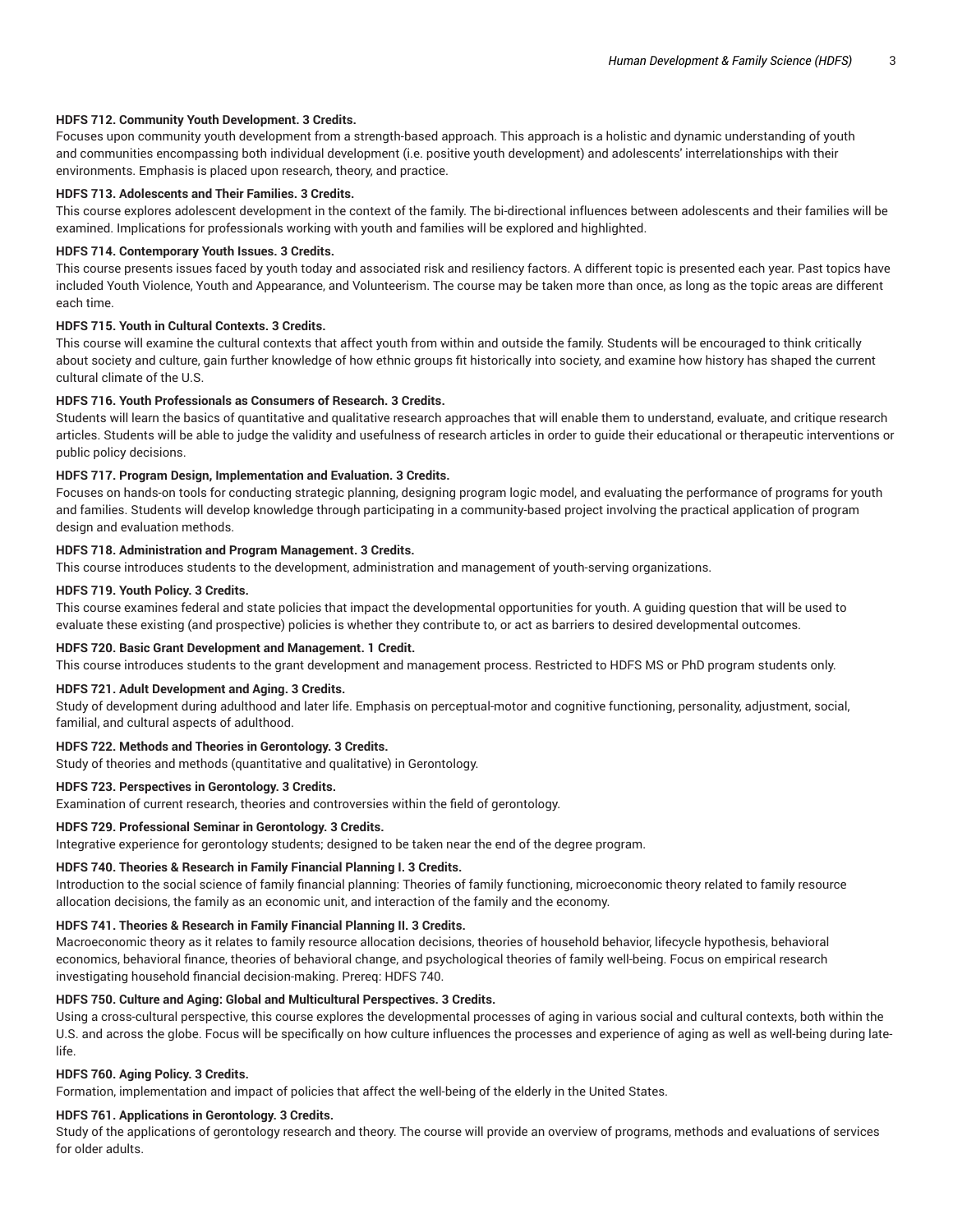## **HDFS 762. Retirement Planning, Employee Benefits and the Family. 3 Credits.**

Critical examination of micro and macro considerations in retirement planning for individuals and families.

## **HDFS 763. Personal Income Taxation. 3 Credits.**

Study of principles and concepts of personal income tax planning as they relate to families.

#### **HDFS 765. Insurance Planning for Families. 3 Credits.**

An in-depth study of risk management concepts, tools, and strategies for individuals and families.

#### **HDFS 766. Estate Planning for Families. 3 Credits.**

Study of principles and concepts of estate planning as they relate to families.

## **HDFS 767. Professional Practices in Family Financial Planning. 3 Credits.**

Study of strategies and methods for managing private family financial planning practices including ethics, compensation, client-centered marketing and practice management.

## **HDFS 768. Housing/Real Estate. 3 Credits.**

Overview of the role of housing and real estate in the family financial planning process including taxation, law, mortgages, ethics and financial calculations.

#### **HDFS 769. Financial Planning Case Studies. 3 Credits.**

Examines professional issues in family financial planning including ethics, regulation on certification, communication, and professional responsibility. Emphasis on personal finance case studies and investment policy.

#### **HDFS 770. Fundamentals of Financial Planning. 3 Credits.**

Survey of personal/family financial planning including process, time value of money, cash management, credit, taxation, insurance, housing, investments, retirement, and estate planning.

### **HDFS 771. Investing for the Family's Future. 3 Credits.**

Study of the concepts of time and risk value of money in evaluating investment markets.

## **HDFS 772. Military Personal Financial Readiness. 3 Credits.**

Preparation of Financial Counselors and Planners regarding the unique needs and resources of military service members and their families. Focus on mission readiness and overall financial well-being.

**HDFS 790. Graduate Seminar. 1-3 Credits.**

**HDFS 791. Temporary/Trial Topics. 1-5 Credits.**

**HDFS 793. Individual Study/Tutorial. 1-5 Credits.**

**HDFS 794. Practicum/Internship. 1-8 Credits.**

**HDFS 795. Field Experience. 1-15 Credits.**

**HDFS 796. Special Topics. 1-5 Credits.**

**HDFS 797. Master's Paper. 1-3 Credits.**

**HDFS 797S. Comprehensive Project. 1-6 Credits.**

**HDFS 798. Master's Thesis. 1-10 Credits.**

## **HDFS 801. Graduate Orientation Seminar. 1 Credit.**

Introduction to graduate program, faculty, policies and procedures.

## **HDFS 802. Teaching Developmental Science. 3 Credits.**

Introduction to research and theory on college teaching, including course preparation, grading, and classroom management. Emphasis on acquiring skills related to teaching in developmental science.

#### **HDFS 805. Professional Development in Developmental Science. 1 Credit.**

This course serves to facilitate professional development among graduate students in developmental science. Students will discuss methods for succeeding in graduate school, presenting and publishing research, and searching for jobs.

## **HDFS 811. Developmental Concepts and Theories. 3 Credits.**

This course is an advanced study of the theories and concepts of development throughout the lifespan. Students will be introduced to relevant historical and current theoretical work on biological, cognitive, and socio-emotional human development. Using interdisciplinary lifespan perspectives, we will explore conceptualizations of developmental change and examine implications for research and applications.

### **HDFS 813. Social and Emotional Development Across the Lifespan. 3 Credits.**

This course is an advanced study of the concepts and research of social and emotional development throughout the lifespan. Students will critically evaluate historical, recent, and current empirical research on social and emotional development in the field of developmental science, and explore applications across the lifespan. Restrictions: HDFS Doctoral Student, or Instructor Permission.